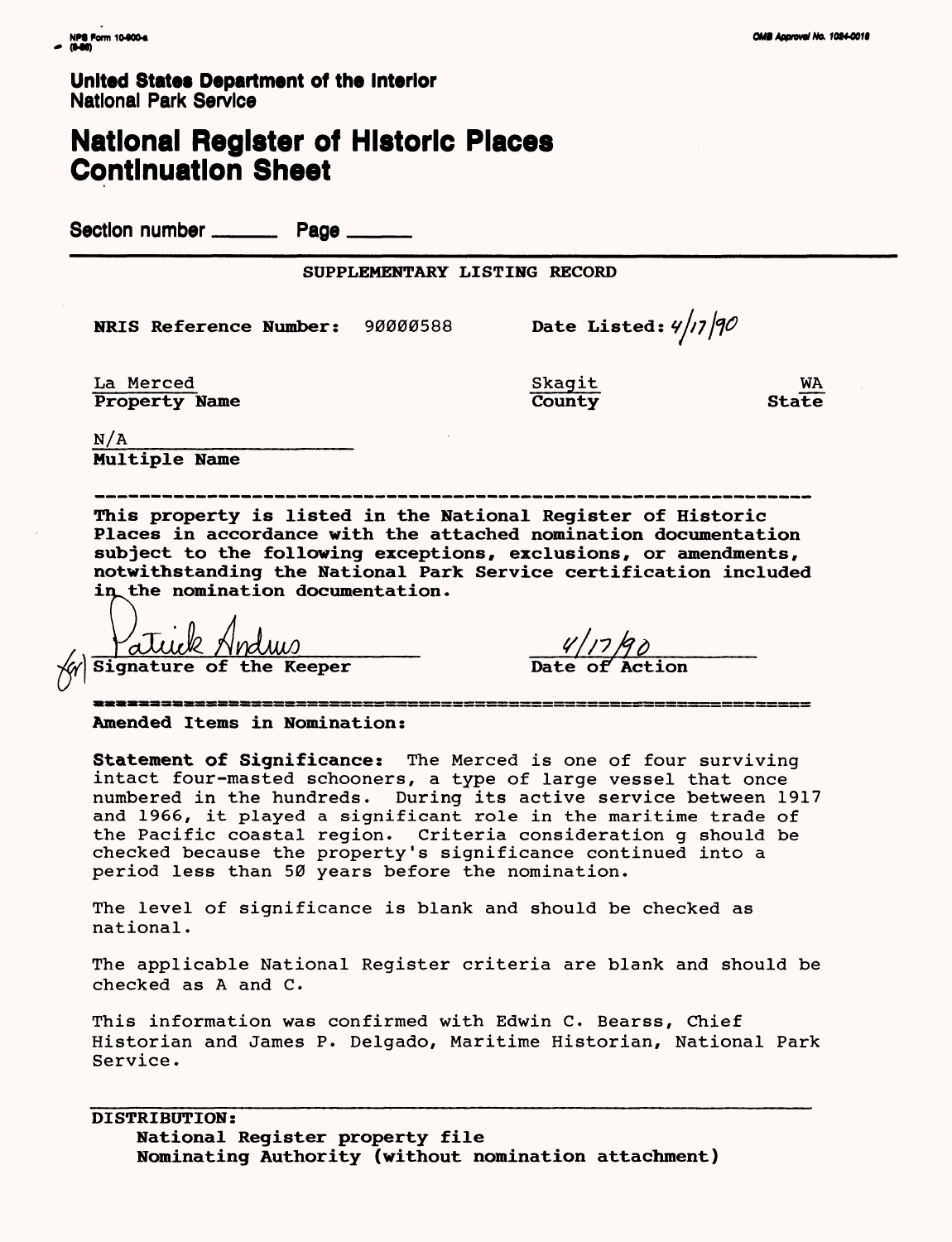NPS Form 10-800<br>(Rev. 8-86)

### **United States Department of the Interior** National Park Service

# **National Register of Historic Places Registration Form**



۰,

G 71990'

**QM0 Mo. 1024-0019**

This form is for use in nominating or requesting determinations of eligibility for individual properties or districts. See instructions in *Guidelines for Completing National Register Forms* (National Register Bulletin 16). Complete each item by marking "x" in the appropriate box or by entering the requested information. If an item does not apply to the property being documented, enter "N/A" for "not applicable." For functions, styles, materials, and areas of significance, enter only the categories and subcategories listed in the instructions. For additional space use continuation sheets (Form 10-900a). Type all entries.

| (POM IU-SUUL). Type all enthes.                                        |                                                                       |              |      |                                             |  |
|------------------------------------------------------------------------|-----------------------------------------------------------------------|--------------|------|---------------------------------------------|--|
| 1. Name of Property                                                    |                                                                       |              |      |                                             |  |
| 4-Masted Schooner La Merced<br>historic name                           |                                                                       |              |      |                                             |  |
| La Merced<br>other names/site number                                   |                                                                       |              |      |                                             |  |
|                                                                        |                                                                       |              |      |                                             |  |
| 2. Location                                                            |                                                                       |              |      |                                             |  |
| street & number                                                        | Anacortes Waterfront off Oakes Avenue                                 |              |      | not for publication                         |  |
| Anacortes<br>city, town<br>53                                          |                                                                       | code         | 057  | vicinity                                    |  |
| Washington<br>state<br>code                                            | Skagit<br>county                                                      |              |      | zip code                                    |  |
| 3. Classification                                                      |                                                                       |              |      |                                             |  |
| Ownership of Property                                                  | Category of Property<br>Number of Resources within Property           |              |      |                                             |  |
| $\left[X\right]$ private                                               | building(s)                                                           | Contributing |      | Noncontributing                             |  |
| public-local                                                           | district                                                              |              |      | buildings                                   |  |
| public-State                                                           | site                                                                  |              |      | <b>sites</b>                                |  |
| public-Federal                                                         | structure                                                             |              |      | <b>structures</b>                           |  |
|                                                                        | object                                                                |              |      | objects                                     |  |
|                                                                        |                                                                       |              |      | Total                                       |  |
| Name of related multiple property listing:                             |                                                                       |              |      | Number of contributing resources previously |  |
|                                                                        |                                                                       |              |      | listed in the National Register             |  |
| 4. State/Federal Agency Certification                                  |                                                                       |              |      |                                             |  |
|                                                                        |                                                                       |              |      |                                             |  |
| Signature of certifying official<br>State or Federal agency and bureau |                                                                       |              |      |                                             |  |
| In my opinion, the property $\Box$                                     | does not meet the National Register criteria. See continuation sheet. |              |      |                                             |  |
| Signature of commenting or other official                              |                                                                       |              | Date |                                             |  |
| State or Federal agency and bureau                                     |                                                                       |              |      |                                             |  |
| 5. National Park Service Certification                                 |                                                                       |              |      |                                             |  |
| I, hereby, certify that this property is:                              |                                                                       |              |      |                                             |  |
| entered in the National Register.                                      |                                                                       |              |      |                                             |  |
| See continuation sheet.                                                | atuik Andun                                                           |              |      |                                             |  |
| determined eligible for the National                                   |                                                                       |              |      |                                             |  |
| Register. See continuation sheet.                                      |                                                                       |              |      |                                             |  |
| determined not eligible for the                                        |                                                                       |              |      |                                             |  |
| National Register.                                                     |                                                                       |              |      |                                             |  |
|                                                                        |                                                                       |              |      |                                             |  |
| removed from the National Register.                                    |                                                                       |              |      |                                             |  |
|                                                                        |                                                                       |              |      |                                             |  |
|                                                                        |                                                                       |              |      |                                             |  |
|                                                                        | Ad Signature of the Keeper                                            |              |      | Date of Action                              |  |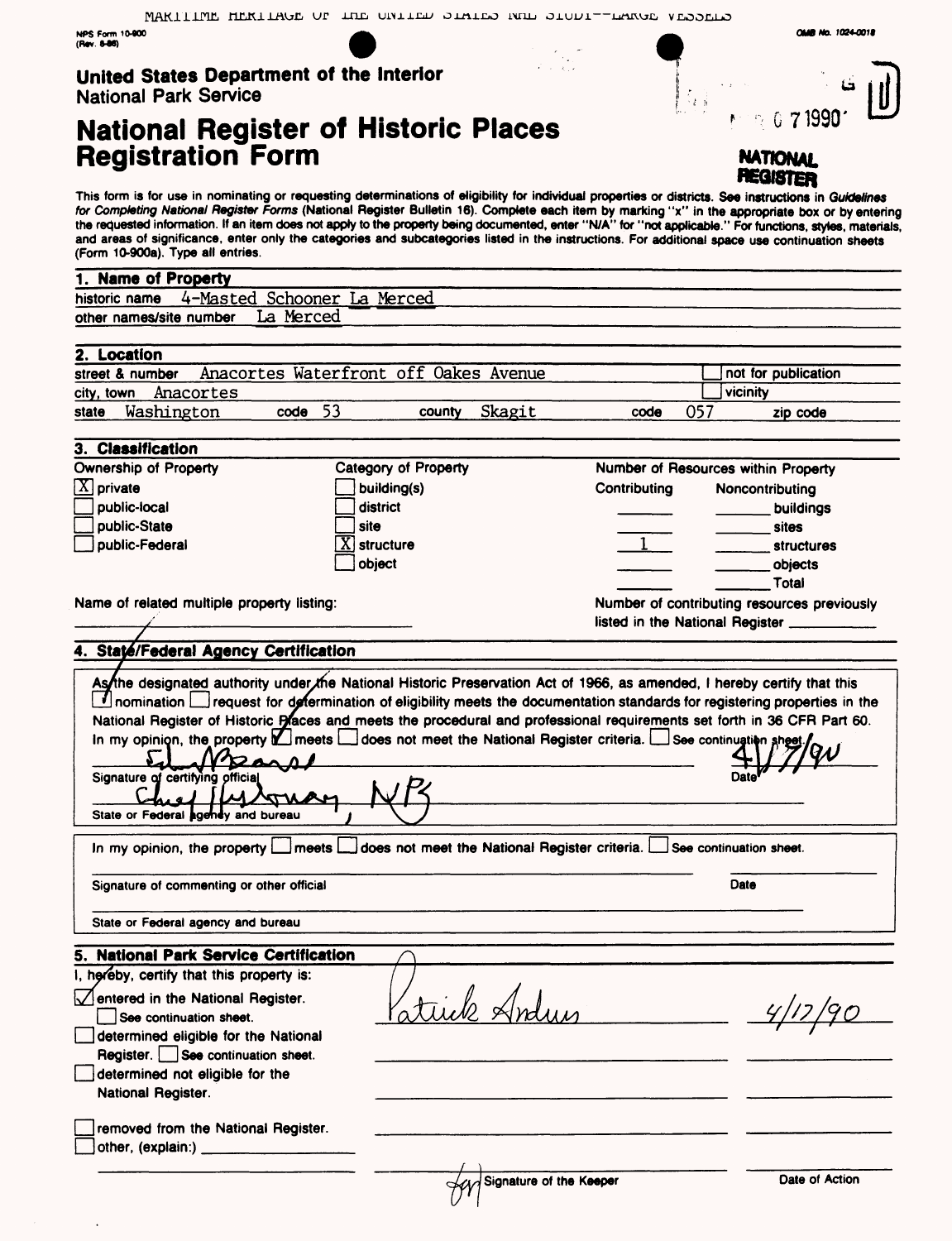| Current Functions (Correct categories from instructions)<br>Breakwater/Laid Up |
|--------------------------------------------------------------------------------|
|                                                                                |
| Materials (enter categories from instructions)                                 |
| N/A<br>foundation<br>N/A<br>walls                                              |
| N/A<br>roof<br>N/A<br>other                                                    |
|                                                                                |

**Describe present and historic physical appearance.**

The four-masted schooner La Merced lies on the shore of Fidalgo Island, between Cap Sante and Shannon Point, in the Guemes Channel and opposite Guemes Island, within the city of Anacortes. Beached and used as a breakwater in the shipyard of Anton "Tony" Lovric, La Merced is surrounded by rock and dredge spoil and is not submerged. The intact hull of the vessel lies on an even keel, bow to shore, and is filled with sand.

La. Merced as Built and Operated

As built in 1917, La Merced (official number 215,578) is a wooden-hulled 4-masted schooner 232 feet in length, with a 42.6 foot beam and a 26.65-foot depth of hold. La Merced is registered at 2,146.34 gross tonnage and 1,938 net tonnage. The vessel has a billethead on a raking bow, an elliptical stern and two decks; the majority of the weather deck is a flush "hurricane" deck with a short quarterdeck or poopdeck. [1] An auxiliary motor vessel, La. Merced carried two 400-h.p. Atlas diesel marine engines which drove twin screws.

The hull form of La Merced fits the model of a "typical" fourmaster with "a strong sheer, nearly vertical post, a short counter and raking, elliptical transom. The entrance was sharp and convex, the floors usually quite flat and the run fairly short and well formed....Most of the four-masters, as well as the big three-masters, were built with two decks.... There were many four-masters built with flush decks, or hurricane decks, as they were sometimes called.... there were also many built with the short quarterdeck, or poopdeck...." [2] The vessel was built with a large hold in which the cargo, usually cases of oil, was stowed.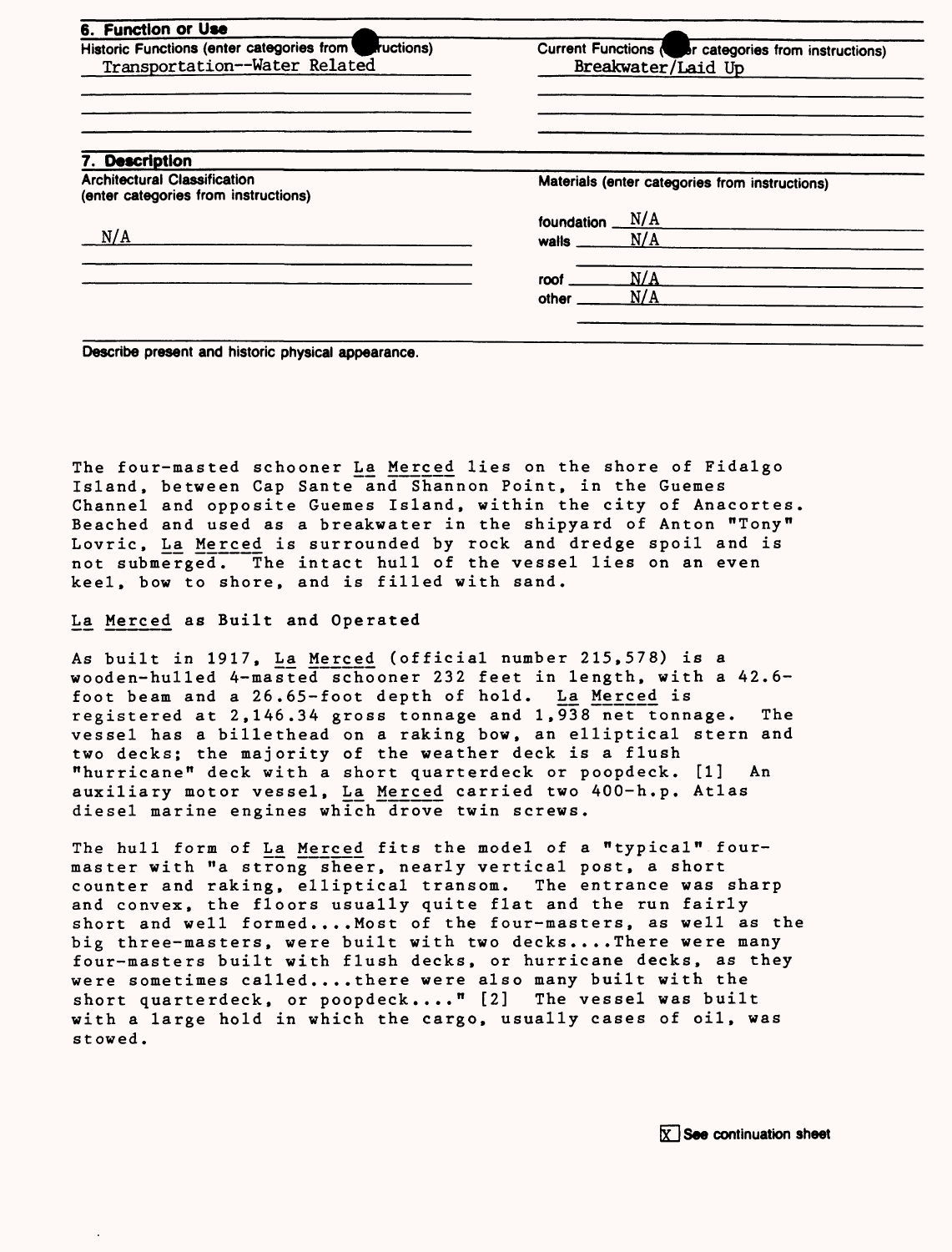



### **National Register of Historic Places Continuation Sheet**

Section number  $\frac{7}{2}$  Page  $\frac{2}{7}$ 

In the late 1920s or early 1930s La Merced was converted for use as a floating cannery in Alaskan waters. The major alterations to the schooner involved the installation of bunks in the hold and the construction of a large deckhouse which ran from abaft the foremast to the quarterdeck. An elevated pilothouse was erected atop the deckhouse abaft the spankermast. The masts were retained along with gaffs, booms, and sails throughout the vessel's cannery career.

#### La Merced's Present Condition

Following her sale in 1965 to the Railwater Terminal Co. for salvage, La Merced's propellers, engines, and deck fittings were removed and the masts were cut off near the level of the deck in<br>August of that year. The bowsprit was also cut off. The hulk August of that year. The bowsprit was also cut off. was moved to Lovric's Shipyard after 1966 and put in place as a breakwater. The vessel retains her form and remains watertight, though she is technically no longer afloat but instead lies nestled in fill and rock rip-rap. Dredged sand and mud from the shipyard has been used to fill the interior of the vessel, though the forecastle and quarters beneath the poopdeck are not completely filled. The interior spaces, though buried, retain their original fittings, including the bunks and accommodations for cannery workers. The engine mounts and shafts are also in place. [3]

The hull is in good condition with no readily apparent distortion or warping and little evidence of change with the exception of the counter and transom, which have been covered with welded steel plate to reinforce the hull in this area. This repair was reportedly done during the Second World War. The cannery cabin on the weather deck was pulled off and burned in 1987 by Mr. Lovric because of rot and the danger of imminent collapse. [4] The weather and poop decks are intact, though there are holes in a few locations. The mounts for the steering gear are present on the poopdeck. The vessel's original patent windlass is in place at the bow; nearby several loose rigging fittings, including a block, lie on the deck. The bulwarks are intact, and all of the vessel's original bitts are attached to the deck along the port and starboard sides of the deck. The stubs of the schooner's strap-iron chainplates are attached to the hull; some of the chainplates, complete with turnbuckles and pieces of steel cable, lie alongside the schooner on the rip-rap. The appearance of the vessel is that of a well-tended, laid-up hulk that retains her lines, form, and evidences a high level of preservation.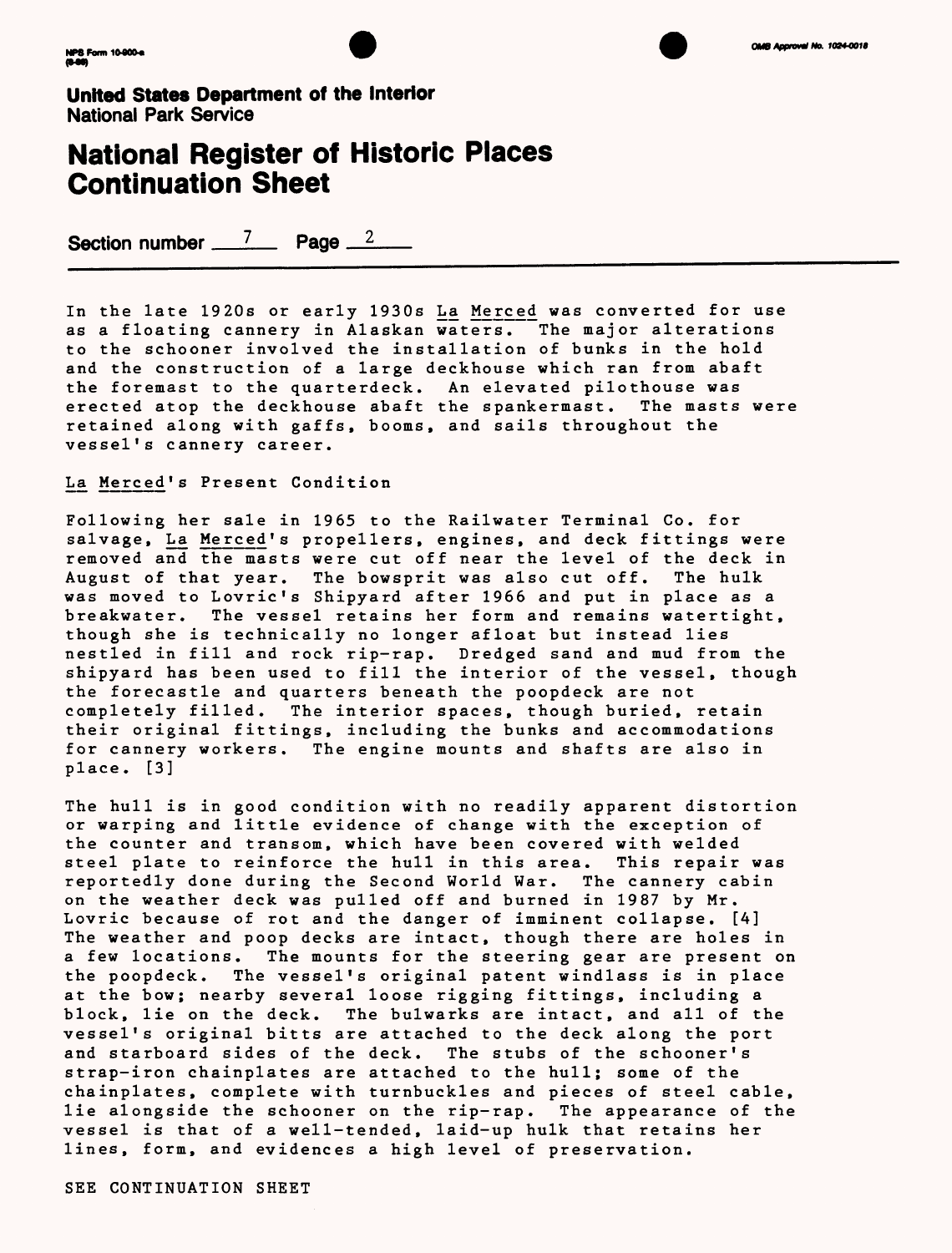



### **National Register of Historic Places Continuation Sheet**

Section number 7 Page 3

#### NOTES

1

Certificate of Registry, Permanent Register No. 223, Port of Seattle, Washington, May 8, 1959. Original copy in the possession of Anton and Florence Lovric, Anacortes, Washington. Also see U.S. Department of Commerce, Bureau of Navigation, Annual List of Merchant Vessels of the United States.... (Washington, D.C.: Government Printing Office, 1920) p. 268.

#### 2

Paul C. Morris, American Sailing Coasters of the North Atlantic. (New York: Bonanza Books, 1979) pp. 32-33.

#### 3

Interview with Anton "Tony" Lovric at his yard, Anacortes, Washington, April 28, 1988.

#### 4

Ibid.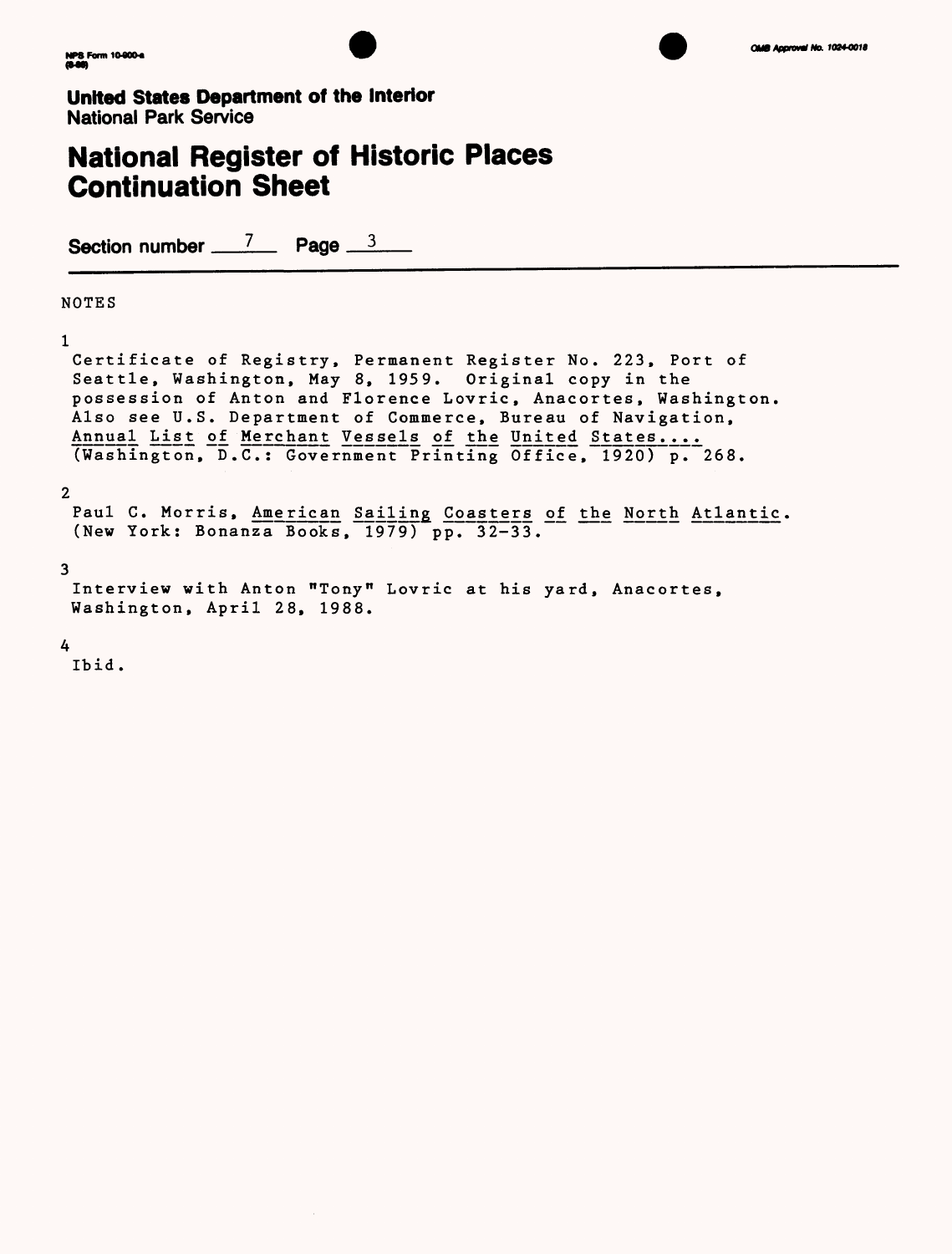| 8. Statement of Significance                                                                                   |                                      |                          |
|----------------------------------------------------------------------------------------------------------------|--------------------------------------|--------------------------|
| Certifying official has considered the signification of this property in relation to other prope<br>nationally | statewide<br>locally                 |                          |
| в<br>$\Box$<br>Applicable National Register Criteria<br>A                                                      | ID<br>NHL CRITERIA 1, 4              |                          |
| B<br>ΙC<br>Criteria Considerations (Exceptions)<br>١A                                                          | Ε<br>⊟ G<br>D<br>IF                  |                          |
| Areas of Significance (enter categories from instructions)<br>Maritime History                                 | Period of Significance<br>1917-1966  | <b>Significant Dates</b> |
| Architecture (Naval)                                                                                           |                                      | 1917                     |
| Commerce                                                                                                       | 1917-1966                            | 1917, 1926               |
| XII L<br>$NHL$ :<br>Business: Shipping & Transportation                                                        | <b>Cultural Affiliation</b>          |                          |
| <b>Significant Person</b>                                                                                      | Architect/Builder<br>James Robertson |                          |

**State significance of property, and justify criteria, criteria considerations, and areas and periods of significance noted above.**

The 1917 four-masted schooner La Merced, a historic vessel used as a breakwater in Anacortes, Washington, has the best-preserved hull of four surviving intact hulks of this once-common vessel type which formerly navigated all the coasts of the United States as well as the Great Lakes, ranging into international waters. While built in Benicia, California, La Merced's hull form and rig are typical of hundreds of other four-masted schooners built on Chesapeake Bay, in Maine and throughout New England, and on the Gulf coast from 1880 through the end of the First World War. While the shattered wrecks of several four-masters lie on North Carolina beaches where they were lost, or lie broken down where they were laid up in Maine coves and ports, only four of these vessel survive as intact entities; Hesper and Luther Little lie bilged at Wiscasset, Maine, and Albert Cummins lie awash in the Delaware River off Philadelphia. La Merced, while dismasted, is intact, watertight, her decks are sound, and she possesses structural as well as architectural integrity. Additionally, La Merced was engaged in maritime trades of significance to the entire Pacific coastal region, including the petroleum trade and fishing and canning operations in Alaska.

The preceding statement of significance is based on the more detailed statements which follow.

**EX** See continuation sheet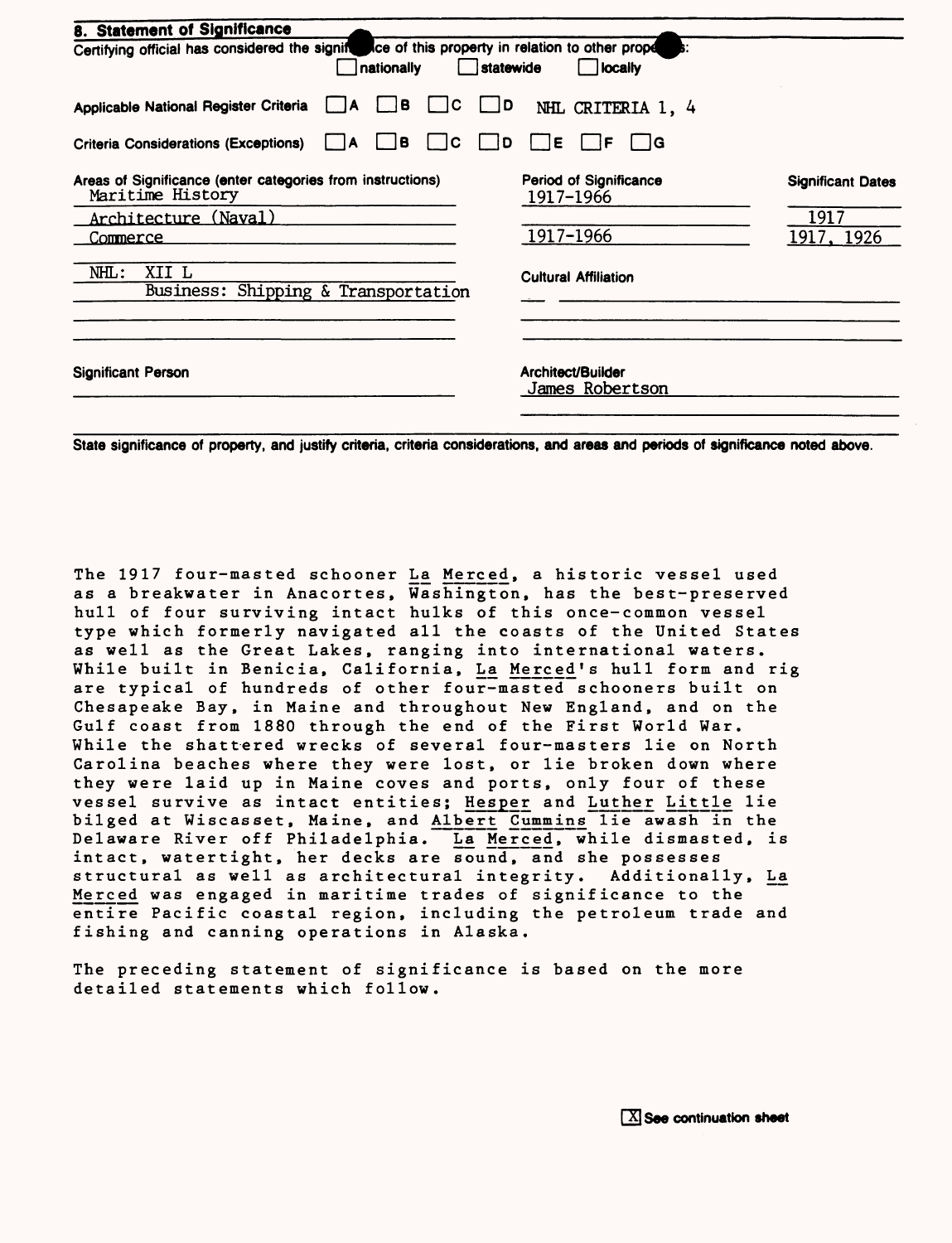





### **National Register of Historic Places Continuation Sheet**

Section number **8 Page** 2

THE ORIGIN AND DEVELOPMENT OF FOUR-MASTED SCHOONERS

The schooner created a long and lasting maritime tradition in the United States. From their origins in the 18th century through the early years of the 20th century, schooners carried the bulk of American coastal trade; "At the turn of this century (1900), the Atlantic coasters constituted a vast armada. Built mostly in New England, the wooden bottoms carries every conceivable commodity of their times: coal, ice, lumber, bricks, logwood, phosphate rock, lime, salt, naval stores, locomotives, pins, sewing machines, notions-—the list is endless." [1] Schooners lasted to the very end of sail, being the "last representatives of commercial activities under sail." [2]

The earliest form of schooner was the two-master. Developed in the 18th century, the two-masted schooner had the greatest longevity. Though the peak period of two-master construction was between 1825 and 1885, these vessels continued to be built, the last being launched in 1938. [3] The two-masters were typically small vessels. "Originally registering no more than 40 to 50 tons, the schooner has become in course of time a large vessel, the two-masters ranging from 100 to 250 tons...." [4]

Following but not supplanting the two-masters were the threemasted schooners. The first three-masted schooners appeared around 1795-1800, though the rig did not gain popularity and wide-spread use until after the American Civil War. The number of three-masters increased after 1865, but by 1880 these vessels had reached their practical size limit. "The popular size now for a three-masted schooner on the Atlantic is 550 or 600 tons." [5] To carry more freight and command better profits, larger hulls were needed. The larger hulls required more sail, and as a result the four-masted schooner was developed.

The first four-master built was William L. White. White was constructed in 1880 at Bath, Maine.

She was 205 long on deck, 40 feet beam, and 17 deep in the hold, being 309 feet in length over all from the end of the jib-boom to the end of the spanker boom. She registered 996 tons. This vessel was rigged as a four-masted schooner. To have fitted her out with out three masts would have required such large

SEE CONTINUATION SHEET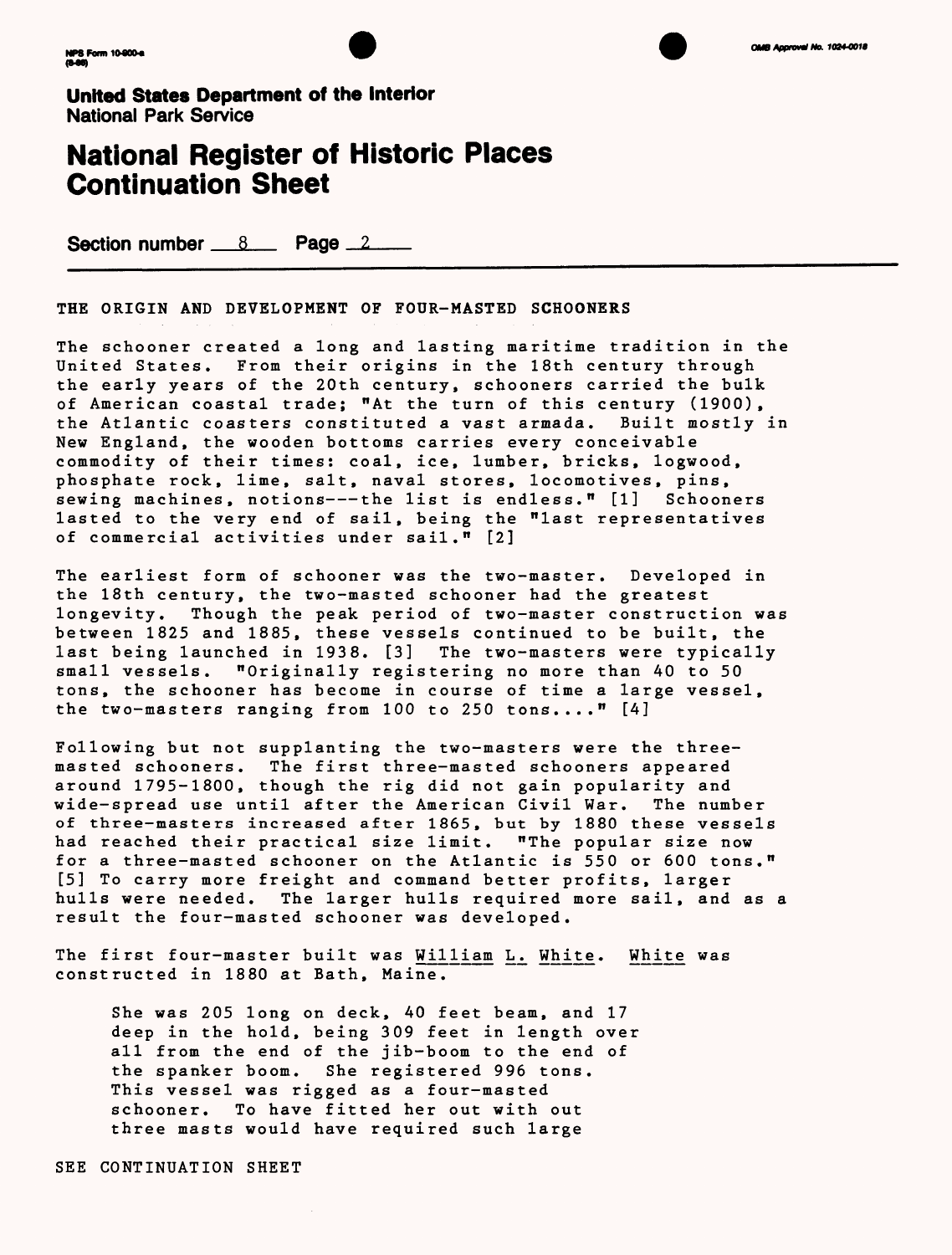



### **National Register of Historic Places Continuation Sheet**

Section number  $\frac{8}{2}$  Page  $\frac{3}{2}$ 

lower sails that the strain upon the masts would have been destructive, and she was therefore furnished with four. This divided her 5,017 yards of canvas into smaller sails and made her a good schooner, easily handled, and requiring a crew of only five men. This was the first four-masted schooner built for actual ocean service in America. [6]

Four-masted schooners were built throughout the remainder of the 19th century and were being constructed well into the 20th century, some of the last being constructed during and immediately after the First World War to offset the deficiency of ships caused by the increased tonnage needs and the sinking of allied vessels. Four-masters increased in size through those decades, some of the largest built being William Palmer of 1,805 tons and Marie Palmer of 1,904 tons. [7]

The hulls of the four-masters became "almost standardized in form":

It had a strong sheer, nearly vertical post, a short counter and a raking, elliptical transom. The entrance was sharp and convex, the floors usually quite flat and the run fairly short and well formed. Most of the four-masters...were built with two decks, though occasionally the 'tween decks were only a tier of beams. Some of the larger four-masters had three decks, which were called the upper, main, and lower decks respectively. In cases where the three decks were used, the lower deck would be completely planked and the main deck was just a tier of beams at the load waterline. This arrangement was...of absolute necessity in helping to strengthen the hull in the very large schooners. [8]

The four-masters were the predominant large schooner of the eastern seaboard; in all approximately 450 of these vessels were built on the Atlantic coast and approximately 100 were built on the Pacific coast.

SEE CONTINUATION SHEET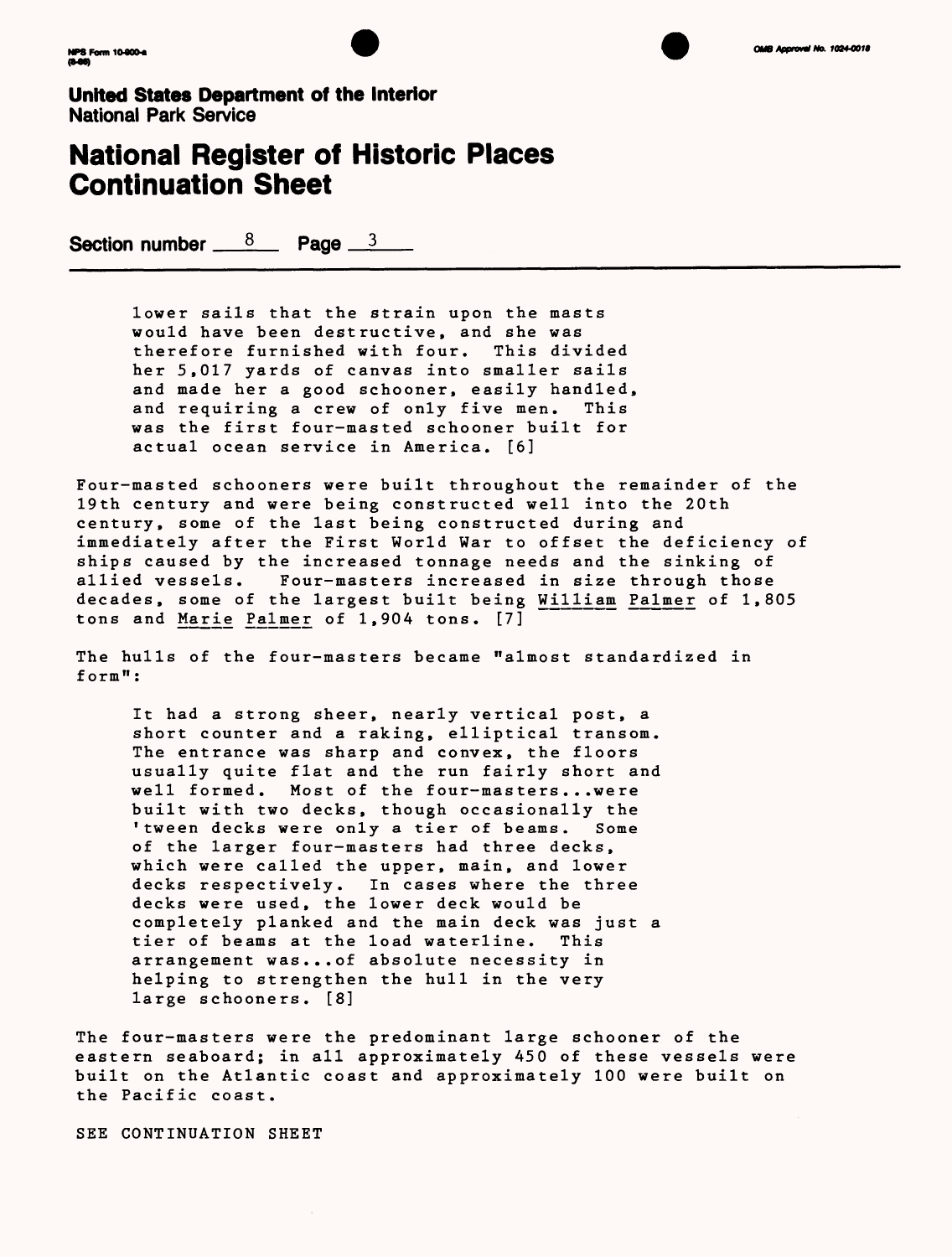



### **National Register of Historic Places Continuation Sheet**

**Section number 8 Rage 44** 

CONSTRUCTION AND CAREER OF LA MERCED

La Merced was built side-by-side with her sister ship Orinite in 1917 by James Robertson at his shipyard in Benicia, California, on the shores of Carquinez Strait, the body of water that separates San Pablo and Suisun Bays. A talented shipbuilder of regional reputation, Robertson had designed the vessels along the standard, accepted lines and plans for four-masted schooners that had been developed through decades of experience and innovation by various shipbuilders throughout the United States. The development of a "typical" design and form for these vessels was best illustrated in the publication of standard treatises on wooden shipbuilding between 1917 and 1920 to aid apprentices laboring to construct schooners and wooden steamships needed to offset losses during the First World War. Plans similar to La\_ Merced can be found in a treatise published in 1919. [9]

According to Russell Robertson, James Robertson's son, "My Dad had a contract for two 4-mast schooners for....Mahoney lumber interests. Before finished they were sold to Standard Oil Co. who added a 'tween deck which increased their draft 9 ft. They were launched as "La Merced" and "Orinite." [10] The halfcompleted schooners, laid down at the end of 1916, were sold in January 1917 for \$275,000 each to Standard Oil; with the sale, the schooner Andrew F. Mahoney was renamed Orinite. [11] La Merced was the first to be completed and was launched on May 8, 1917:

> Without a hitch of any kind, the Standard Oil power schooner La Merced was launched at 1:00 a.m. Wednesday morning.... There was a large crowd present in spite of the late or early hour, chosen on account of the tide, and the vessel presented a beautiful sight as she glided slowly into the water. The Merced was built by James Robertson for Andrew F. Mahoney, a San Francisco shipper, but it was sold with its companion of the same size and type before it was half completed. Mahoney makes \$100,000 it is said for the deal. The Merced will be used for shipping case oil from here to Australia. She is 243 feet over deck, 43 feet beam, and the depth of hold is 28 feet. It is estimated when registered she will weigh about 2000 tons. [12]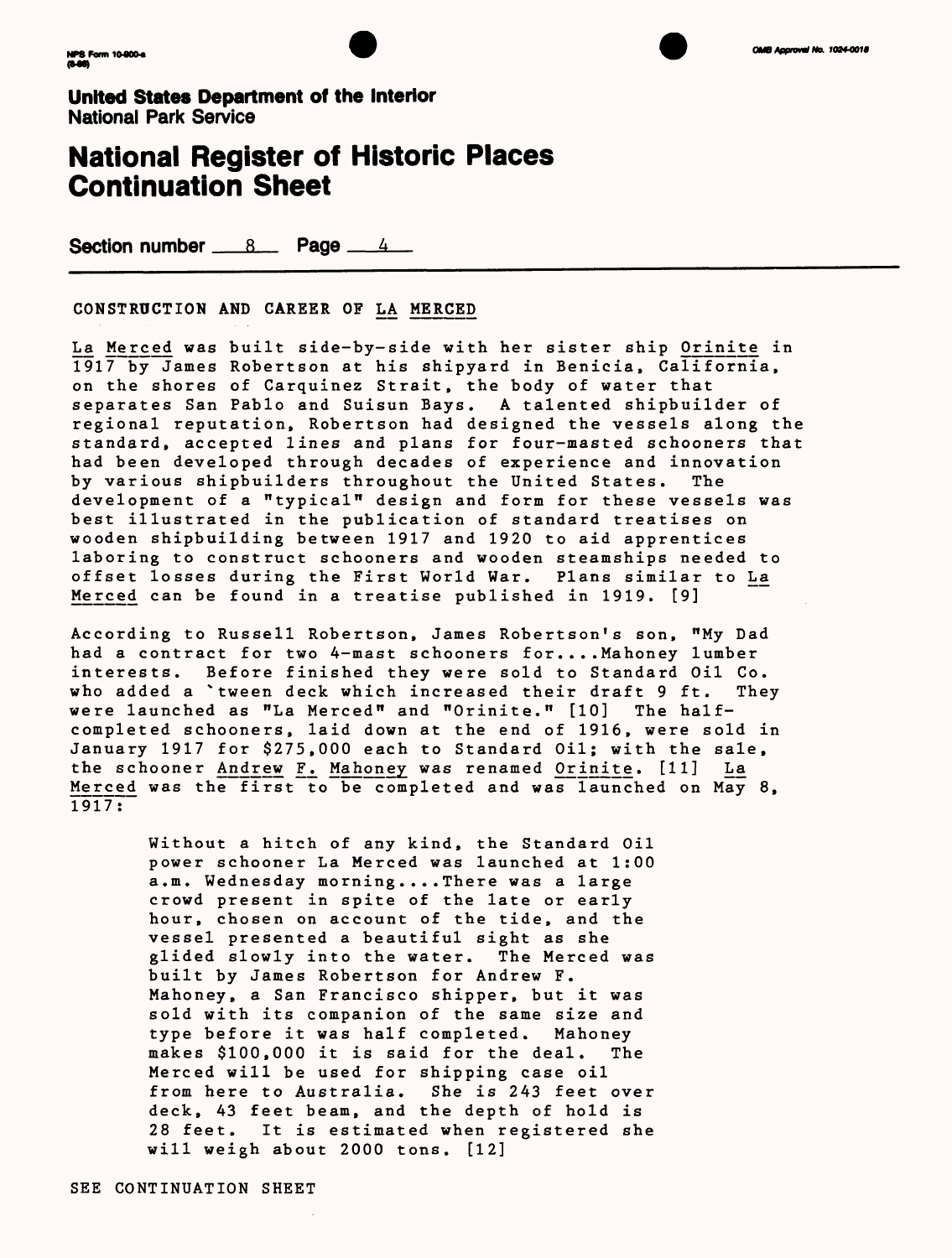



### **National Register of Historic Places Continuation Sheet**

Section number \_\_8 \_\_\_\_ Page \_\_5

After her launch, La Merced was rigged and fitted out during the summer of 1917, departing for San Francisco to make her maiden voyage on August 1. [13] Sailing to Astoria, Oregon, on September 2, La Merced returned on September 15.

Entering the sailing fleet of Standard Oil, La Merced entered into a little known aspect of the international petroleum trade. Prior to the construction of modern "tankers," square-rigged sailing vessels, usually large iron or steel hulled former grain trade "deepwatermen" carried "case oil"--all kinds of pertroleum products, usually gasoline, kerosene and benzine, which were shipped in metal containers packed in wooden boxes or cases. The case oil trade boomed after 1885:

> In the late eighties and early nineties case oil in ever increasing quantities was being shipped from New York and Philadelphia to the Far East and Australia. With no great necessity for speed, sail bottoms suited this trade very well, and at first sailing ships of all sizes, rigs and nationalities crowded into the Schuylkill River in order to load....The trade grew by leaps and bounds, and before the end of the nineties the requirements of Australia and New Zealand alone amounted to over a million cases, and with the need of India, China, Japan and the East Indies even greater than this, it was soon recognized that ships of large carrying capacity were required for the trade.... [14]

La Merced's typical ports of call as a case oil "tanker" were MeLbourne, Sydney, and Newcastle in addition to coastal voyages between San Pedro and San Francisco to pick up case oil at that booming Southern California oil port. [15]

After two years of operation by Standard Oil, La Merced was sold to W.S. Scammell of Port Townsend, Washington, on October 15, 1919. [16] She remained in the case oil trade, voyaging from Astoria and Seattle to San Pedro, Melbourne, Sydney, and Newcastle, as well as Callao, Honolulu, the Solomon Islands, and Victoria, British Columbia, through the 1920s. The vessel's career was largely without major incident with the exception of

SEE CONTINUATION SHEET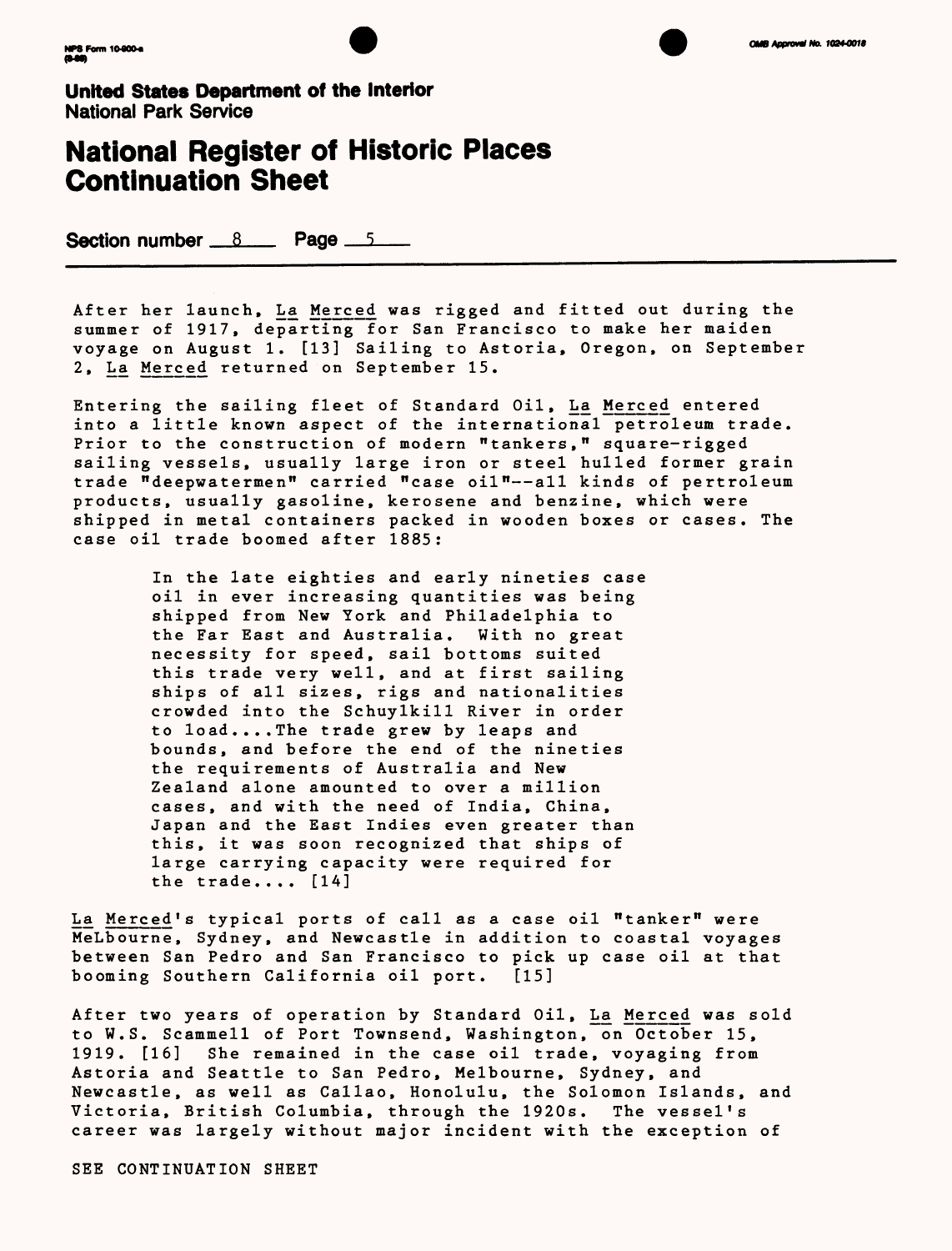



### **National Register of Historic Places Continuation Sheet**

Section number  $8$  Page  $6$ 

two groundings and a collision off Alcatraz Island in San Francisco Bay on September 30, 1920, that cut her to the water's edge amidships on the starboard side. [17] The vessel was sold again on January 30, 1926, to "Seattle parties," and commenced her career as a floating salmon cannery in Alaska. The Alaskan waters, rich in salmon and cod, began to be actively harvested just ten years after the 1867 American purchase of Alaska. By 1892 Alaska accounted for the "greater part of the American pack" of canned salmon. [18] Alaska's salmon was an important commodity which, along with cod, seals, and whales, were more significant to the development of the 50th state and the economy of the United States than Klondike gold.

A number of American companies, notably the Alaska Packers Association of San Francisco and many smaller companies based in the Pacific Northwest, annually sent vessels north to fish and can their catch. La Merced entered this trade which at the same time was also employing the former British Cape Horner Balclutha, (now a National Historic Landmark vessel at the National Maritime Museum, San Francisco) in 1926, running each year from Seattle to Alaska. Ultimately owned by Nick Bez of Seattle, owner of P.E. Harris Co., later Peter Pan Seafoods, Inc., La Merced kept to a regular schedule that was described in 1947. In the May 31 edition of that year's Marine Digest, the pending departure of the schooner from Seattle to False Pass and Port Moller, Alaska, on June 3 was noted:

> The La Merced, a veteran of the Seattle waterfront, has been traveling north for numerous years....The vessel operates on a three and one plan. Salmon are caught by the fishermen aboard the vessel, cleaned and canned, and transported to shore. The vessel this year is carrying a canning and fishing crew of fifty Filipinos, a ship's crew of twenty white men, and an additional eight men for assorted duties. Last year the La Merced brought back a total of 61,000 cases of canned salmon. This year an even greater catch is anticipated.

La Merced continued her career as a floating cannery until 1965. On May 13, 1965, Bez, acting as President of Peter Pan Seafoods, sold the schooner to the Railwater Terminal Co., Inc., of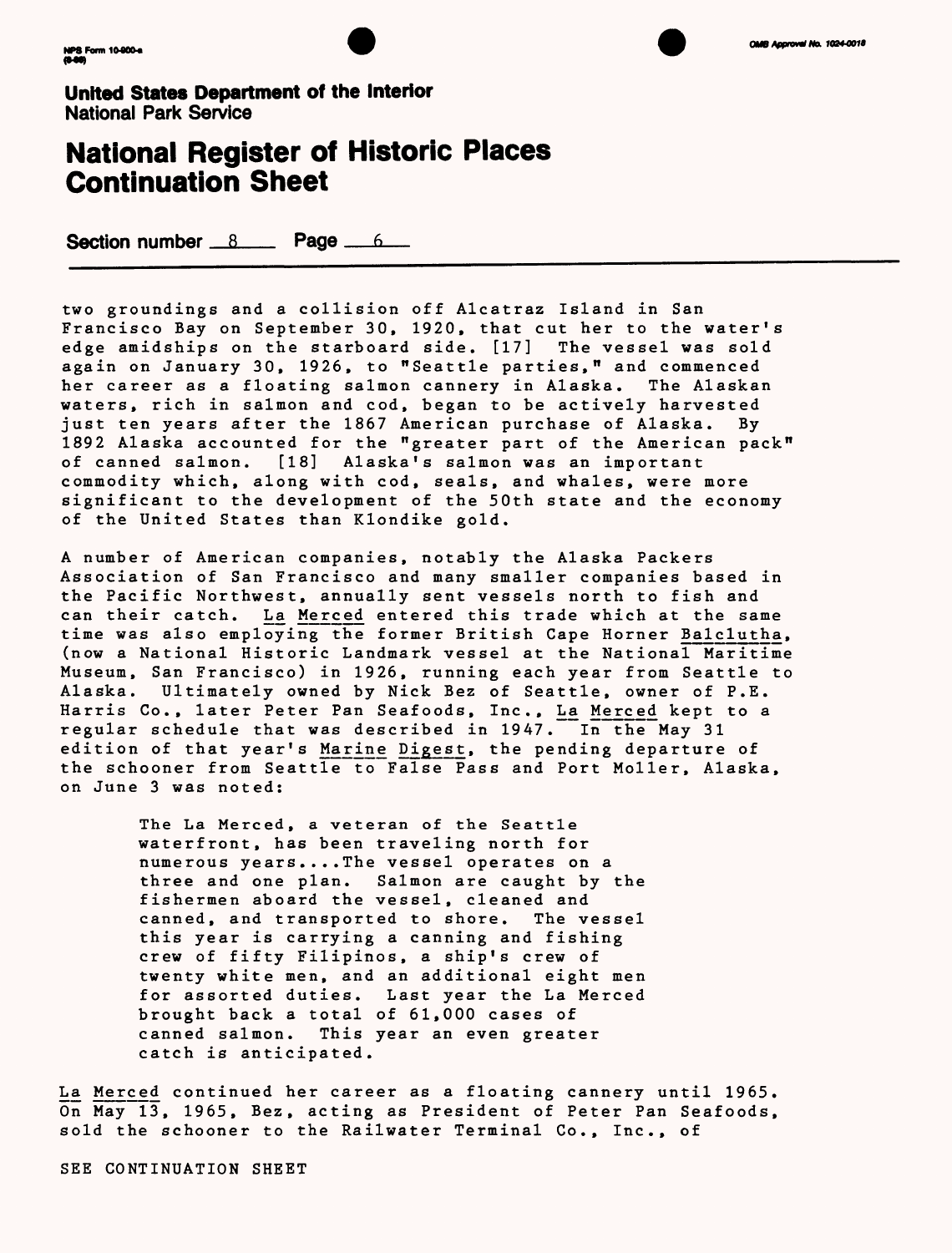



### **National Register of Historic Places Continuation Sheet**

Osbourne Publishing Co., 1973) p. ix.

Section number  $8 \times 10^{-7}$ 

Seattle. [19] Railwater commenced scrapping the vessel, removing her machinery, cable, anchors, and masts. The dismasted hulk was sold to Anton and Florence Lovric, the present owners, in 1966, and has since been employed as a breakwater at their Anacortes shipyard.

NOTES

1

```
Fred Kaiser, introduction, in Robert Burgess, Coasting Schooner:
The Four-masted Albert F. Paul (Charlottesville: University of
Virginia Press and the Mariner's Museum, 1971) p. xi.
2 
Edouard Stackpole, introduction, in Paul C. Morris, American
Sailing Coasters of the North Atlantic (Chardon, Ohio: Bloch and
```
3

Morris, p. 20.

4

```
Henry Hall, Report on the Ship-Building Industry of the United
 States (Washington, D.C.: Government Printing Office, 1882) p. 
94.
5 
 Ibid.
6 
Hall, P. 94.
7 
Morris, American Sailing Coasters, p. 32.
8 
Ibid., pp. 32-33.
9
Charles Desmond, Wooden Ship-Building. (New York: Rudder 
Publishing Co., 1919) p. 191.
SEE CONTINUATION SHEET
```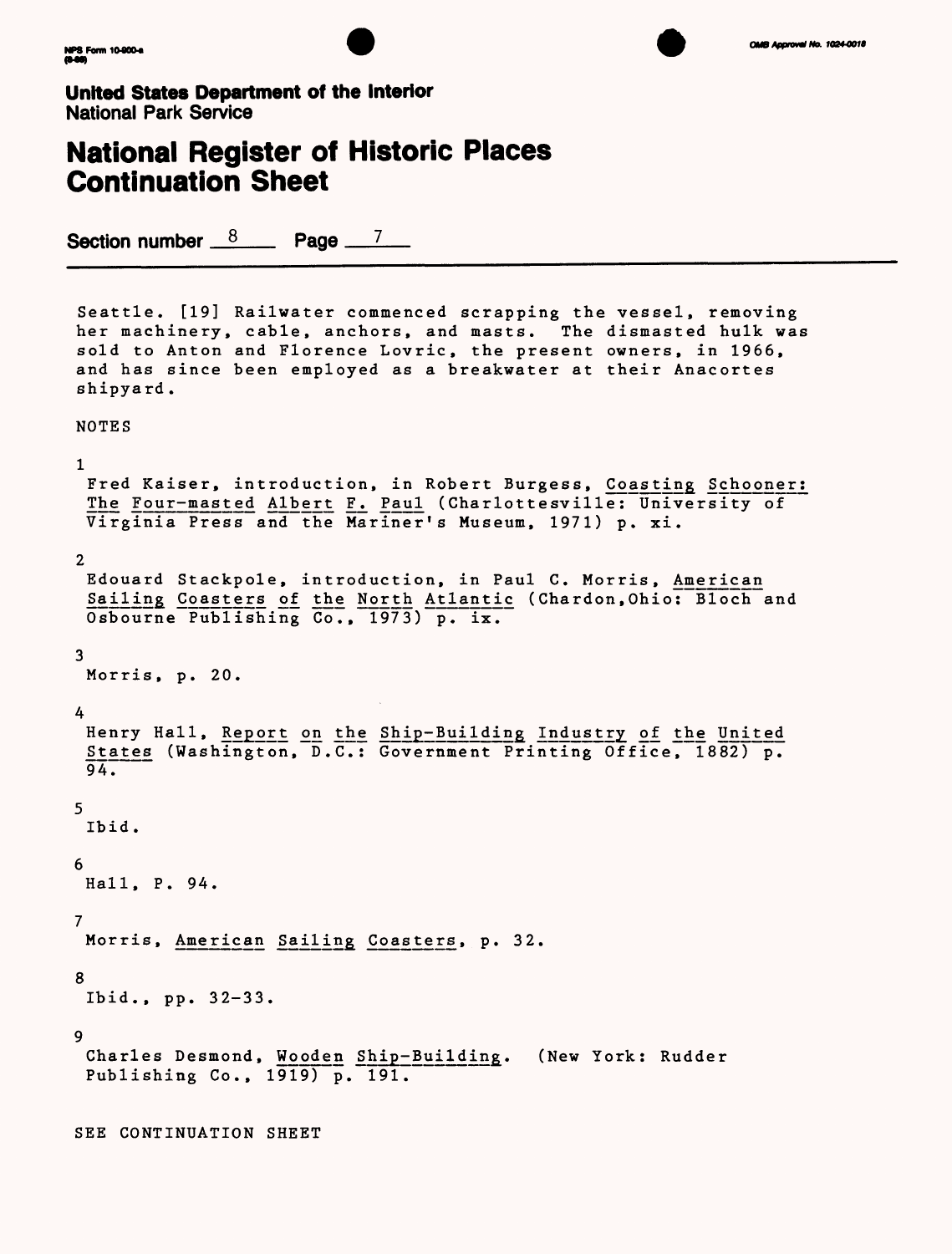

### **National Register of Historic Places Continuation Sheet**

Section number  $\frac{8}{2}$  Page  $\frac{8}{2}$ 

Lovric, Anacortes, Washington.

10 Russell Robertson to Charles M. Loring, Alameda, California, October 27, 1961. Manuscript on file at the National Maritime Museum, San Francisco. 11 Benicia [California] Herald and New Era, January 12, 1917. 12 Benicia Herald and New Era, May 11, 1917. 13 Benicia Herald and New Era, August 1, 1917. 14 Basil Lubbock, Coolie Ships and Oil Sailers (Glasgow, Scotland: Brown, Son & Ferguson, Ltd., 1955) p. 113. 15 San Francisco Marine Exchange Record Cards for La\_ Merced, 1917- 1928, unprocessed manuscript collection, National Maritime Museum, San Francisco. 16 Ibid. 17 Ibid. 18 Earl Pomeroy, The Pacific Slope: A History of California, Oregon, Washington, Idaho, Utah, & Nevada (Seattle and London: University of Washington Press, 1974) p. 119. Also see Daniel B. De Loach, The Salmon Canning Industry (Corvallis: Oregon State College, 1939) pp. 15-16; and Ralph W. Andrews and A.K. Larssen, Fish and Ships (New York: Bonanza Books, n.d.) p. 53. 19 Bill of Sale of Registered Vessel, oil screw La Merced, May 13, 1965, original copy in the possession of Anton and Florence